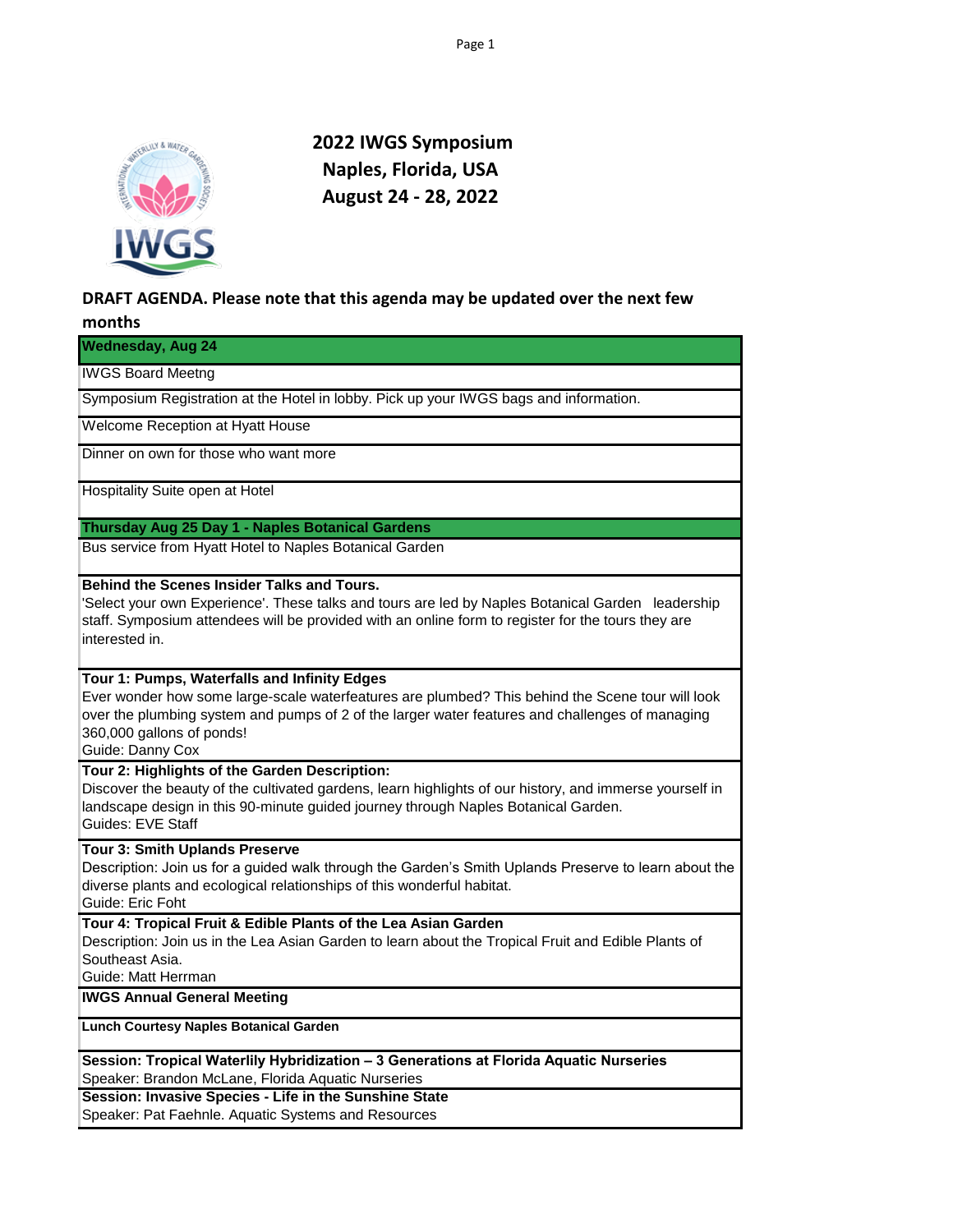| Afternoon Behind the Scenes Insider Talks and Tours. 'Select your own Experience' options.       |
|--------------------------------------------------------------------------------------------------|
| These talks and tours are led by Naples Botanical Garden leadership. Symposium attendees will be |
| provided with an online form to register for the tours they are interested in.                   |
|                                                                                                  |
| Tour 1: Herbarium Collection Description:                                                        |
| (Indoor presentation of aquatic plant specimens)                                                 |
| Presenter: Dr. George Wilder                                                                     |
| Tour 2: Learn about the Garden's common epiphytic plants and how they are grown                  |
| successfully in an outdoor subtropical garden.                                                   |
| Presenter: Nick Ewy Length:                                                                      |
| Tour 3: History & Design of Naples Botanical Garden's Water Features (Indoor presentation)       |
| Presenter: Brian Galligan                                                                        |
|                                                                                                  |
| Tour 4: Stormwater Treatment Tour (golf cart tour)                                               |
| Presenter: Chad Washburn                                                                         |
| Note: this tour will be cancelled in the event of rain.                                          |
| Dinner / Sunset Cruise onboard the Naples Princess                                               |
|                                                                                                  |
| <b>Hospitality suite open at Hotel</b>                                                           |
|                                                                                                  |
|                                                                                                  |
| Friday Aug 26 Naples Botanical Garden (There is a single day attendee option for Friday)         |
|                                                                                                  |
| Silent Auction - we are accepting donations for the silent auction.                              |
| Please email webmaster@iwgs.org if you would like to donate an item.                             |
|                                                                                                  |
| Session: Victoria Waterlilies - Growing, pollinating, storage and conservation.                  |
| Speakers: Tim Jennings, Longwood Gardens and Kathy Cahill, Naples Botanical Garden               |
|                                                                                                  |
| <b>Session: The Diary of a Lotus Farmer</b>                                                      |
| Speaker: Laura Bancroft, Ten Mile Creek Nursery                                                  |
|                                                                                                  |
| Lunch Courtesy Naples Botanical Garden                                                           |
|                                                                                                  |
| Session: Space Plant Biology - Growing Veggies in Space                                          |
| Speaker - Ed Rosenthal, Florikan, LLC                                                            |
|                                                                                                  |
| Session: 25 years of Innovation - The New Waterlily Competition: History, Popular Vote,          |
| <b>Hybridizing</b>                                                                               |
| Panel Discussion: What constitutes a Great Waterlily and How it is Done                          |
| Moderator - Kelly Billing; Panel consists of Past New Waterlily Competition Growers (to be       |
| announced).                                                                                      |
| Happy Hour Kapnick Hall - Courtesy of Naples Botanical Garden                                    |
|                                                                                                  |
|                                                                                                  |
| Evening Feast - Dress up, dress down, your choice.                                               |
| Evening Session: Water- The Heart and Soul of the Garden                                         |
| Keynote Speaker - Raymond Jungles, Raymond Jungles LLC                                           |
| <b>Announcements and Awards</b>                                                                  |
|                                                                                                  |
| Hospitality suite open at Hotel                                                                  |
|                                                                                                  |
| <b>Saturday Aug. 27 IWGS Bus Ride</b>                                                            |
| Buses Depart to East Coast Via Interstate                                                        |
|                                                                                                  |